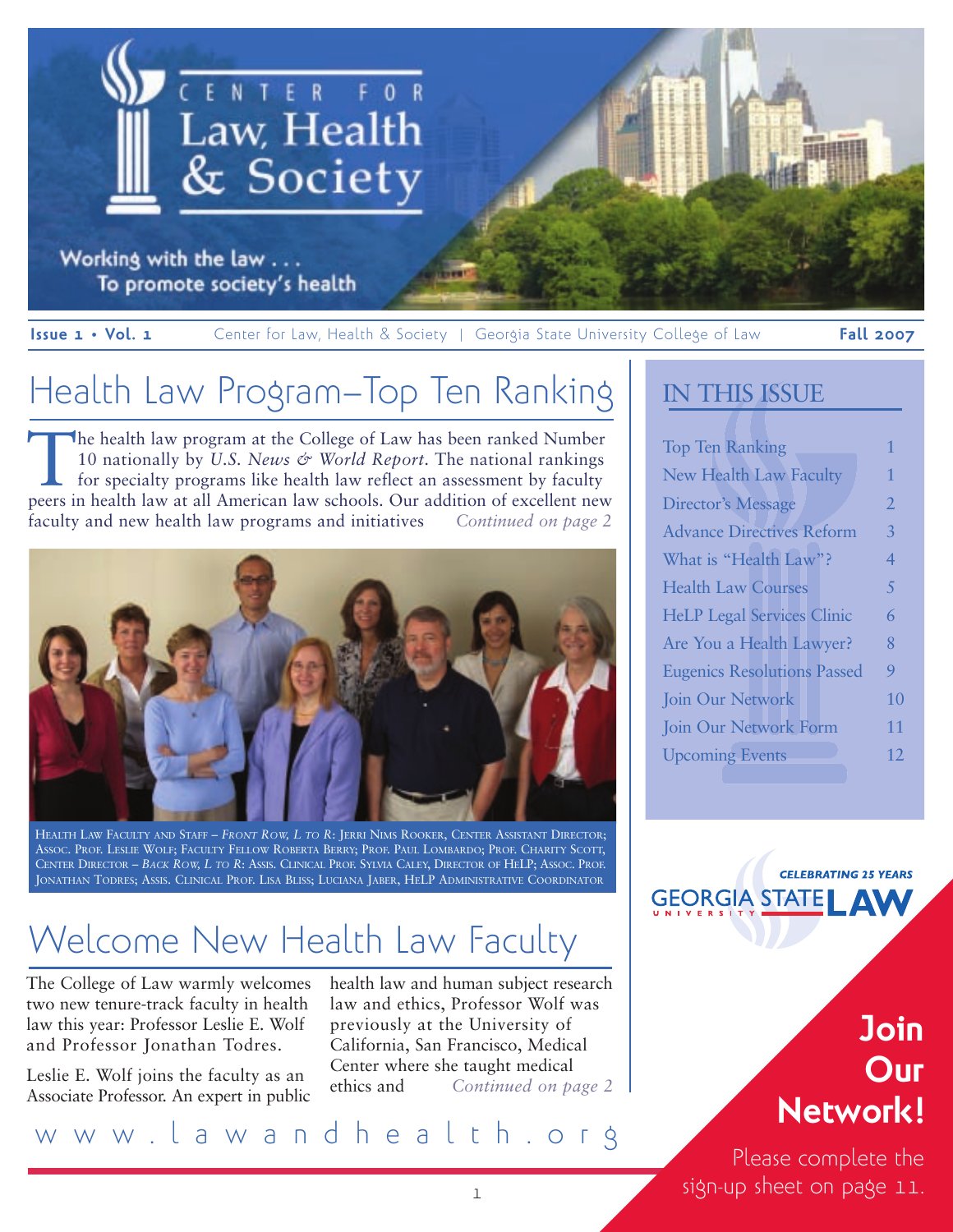

When I joined the<br>College of Law<br>ago, only one health law College of Law faculty 20 years course was offered in the curriculum. At the time, even this course was considered progressive for a new law school that was starting to build its foundations. Health law was just beginning to get

recognition as its own field, and fortunately for me, one of the first textbooks for a survey course had just been published. Before joining the faculty, I had been in practice representing health care clients when the field was still in its infancy, and the only training lawyers had for "hospital law" (as it was called at the time) had been the general law school curriculum.

The College of Law is celebrating its 25th Anniversary this year, and my, how we have grown. We have established the Center for Law, Health & Society, which serves as the catalyst for exciting new programs and initiatives in the health law field. Thanks to new University funding that supports the growth of interdisciplinary programs, particularly in public health and the biosciences, new health law faculty have joined the College of Law.

The health law curriculum has also expanded considerably. As well as having a rich array of health law classes taught by experts on the full-time and adjunct faculty, law students can now enroll in courses that take them beyond the law school classroom: to join medical students at Emory, to work down at the Capitol on health legislation, and to go out into the community to serve low-income children and families at children's hospitals in Atlanta.

We hope you enjoy this inaugural issue of our newsletter. To continue to receive it and other notices of our events, please visit us at www.lawandhealth.org to become a Friend of the Center or a member of the Graduate Health Law Network.

Best wishes,<br>Charity Scott

## Top Ten Ranking continued from page 1

contributed to this national recognition.

The Center for Law, Health & Society celebrated its third anniversary this past year. We continue to grow on the strong foundations in interdisciplinary health law education, research, and community service that we have been building across the Georgia State University campus and throughout Atlanta for the past 20 years.

## New Faculty continued from page 1



served on the Institutional Review Board and an advisory committee on stem cell research. While at UCSF, Professor Wolf was selected as a Greenwall Faculty Scholar, as part of a national program that enables junior faculty members to carry out original research on policy issues involving ethics and the life sciences. She received her JD degree from Harvard

Law School, and MPH degree from Johns Hopkins School of Public Health. Professor Wolf teaches courses in public health law, HIV/AIDS and the law, and human subjects research law and ethics.



Jonathan Todres joins the faculty as an Associate Professor. With special interests in international health law and children's rights, Professor Todres previously taught at New York University and Benjamin N. Cardozo law schools. His research focuses on various aspects of health law and children's rights issues, particularly those related to trafficking and

commercial sexual exploitation. Professor Todres received his JD from Columbia Law School. Before entering the legal academy, he was in private practice in New York and London, as well worked in international public health in Boston and Thailand. Professor Todres teaches courses in public health law, children's rights and the law, and international and comparative health law.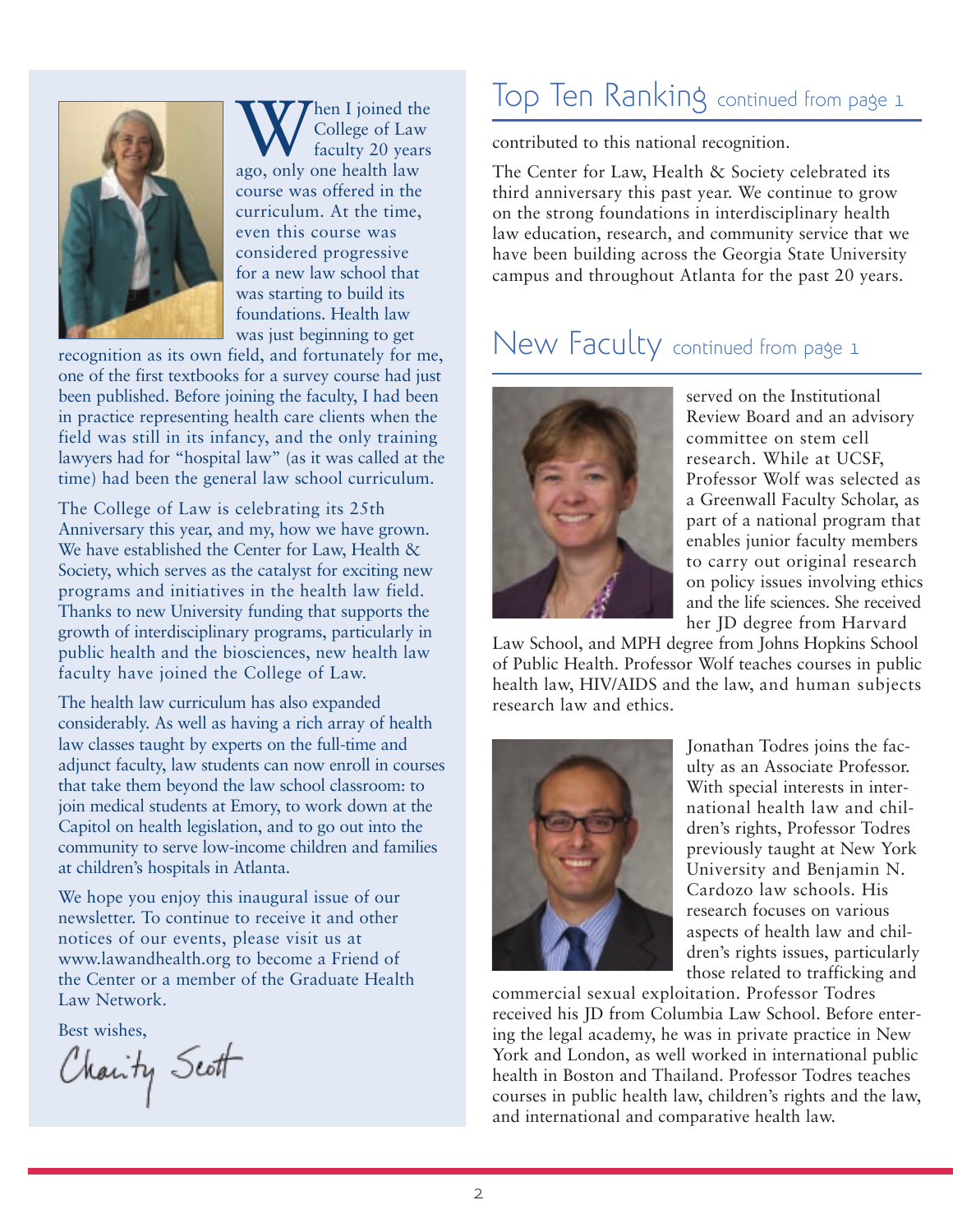

THE NEW ADVANCE DIRECTIVE IN GEORGIA COMBINES THE FORMER LIVING WILL AND DURABLE POWER OF ATTORNEY FOR HEALTH CARE FORMS INTO A SINGLE FORM.

# Advance Directives Reform

**Gaining grass-roots consensus among a broad range of community stakeholders can be a key first step to successful enactment of health legislation reform.**

In Summer and Fall 2006, the Center hosted a series of weekly roundtable discussions to consider revisions to Georgia's advance directives forms and legislation, for potential introduction of a bill in the 2007 session of the General Assembly. In the wake of

Download a copy of the new Georgia Advance Directive for Health Care at www.lawandhealth.org

the Terri Schiavo case in Florida, the then-current Living Will and Durable Power of Attorney for Health Care forms in Georgia had been widely criticized as hard to understand by patients and families, as well as hard to implement in health care settings.

This series of roundtable discussions was initiated at the request of Steve

("Thunder") Tumlin, Jr., Representative, District 38, and a College of Law graduate. The legislative working group included a wide variety of representatives of the private bar, government agencies, professional associations, health care facilities, advocacy groups, and other community stakeholders with an interest in endof-life decision-making in health care.

The committee was assisted throughout this process by Jill Travis, Esq., Deputy Legislative Counsel for the General Assembly. On behalf of the Center, Jerri Nims Rooker, Assistant Director, took the lead in convening this on-going roundtable on a weekly basis and in providing valuable research and other assistance. *Continued on page 5*

## Speakers from November 2006 Conference

Several members of the Advance Directive working group spoke at a conference hosted by the Center, entitled "New Directions for Health Care Planning: Proposed Legislative Reform for Advance Directives in Georgia."



*FRONT ROW LEFT TO RIGHT:* JERRI NIMS ROOKER, CENTER ASSISTANT DIRECTOR, CO-CHAIR NIKOLA DJURIC, ESQ., SUTHERLAND, ASBILL & BRENNAN; BEVERLY TYLER, EXECUTIVE DIRECTOR, GEORGIA HEALTH DECISIONS; PROFESSOR MARY RADFORD, GEORGIA STATE UNIVERSITY COLLEGE OF LAW; DEANA RICHARDSON, MN, MPH, APRN-BC, PIEDMONT HOSPITAL, DIRECTOR PALLIATIVE CARE SERVICES; CHARITY SCOTT, CENTER DIRECTOR.

*BACK ROW LEFT TO RIGHT:* STEVE "THUNDER" TUMLIN, REPRESENTATIVE, DISTRICT 38; BECKY KURTZ, ESQ., GEORGIA STATE LONG-TERM CARE OMBUDSMAN; JOSHUA NORRIS, ESQ., DIRECTOR OF LEGAL ADVOCACY, GEORGIA ADVOCACY OFFICE; CO-CHAIR KATHY KINLAW, M.DIV., ACTING DIRECTOR, CENTER FOR ETHICS, EMORY UNIVERSITY.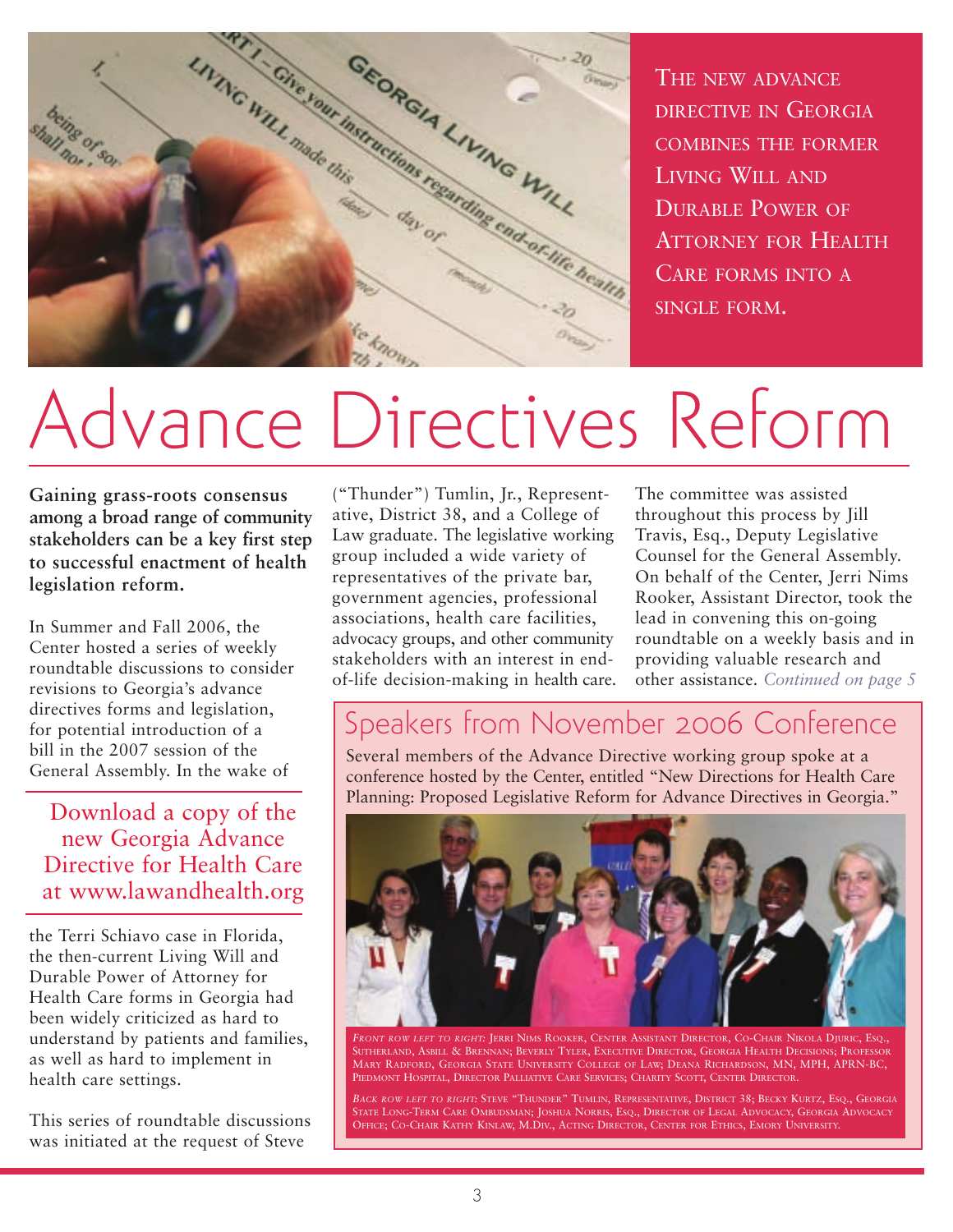# What is "Health Law

Everyone asks this question – from entering law<br>students to members of the public. Simply stated,<br>health law is a broad and interdisciplinary field the<br>involves any law which affects the health of individuals students to members of the public. Simply stated, health law is a broad and interdisciplinary field that involves any law which affects the health of individuals and the public.

complex health system comprised of hospitals, outpatient centers, and medical practices, they all must comply with a vast array of government regulations that span insurance, antitrust, fraud and abuse, and licensing, laws.

At the Center, we have organized the health law field into six focus areas. All upper-level law students are welcome to enroll in any of the health law courses, whether to test out their potential interests in this growing and dynamic field or to decide to concentrate their studies in one or more of these focus areas.

Here is a brief overview of some of the issues raised in the focus areas.

### **Law, Medicine & Bioethics**

The last half of the 20th century saw a dramatic increase in both patients' rights and the obligations of health care professionals. Debates over the right to

die, such as were sparked by the Terri Schiavo case in Florida, have captured the public's attention. Reproductive rights, including abortion rights and new forms of procreation and family structure, remain controversial. Tort reform has also been high on many states' legislative agendas.

## Health law includes any law that affects the health of individuals and the public.

### **Regulation of Health Care Business**

There is a virtual "alphabet soup" of federal and state agencies that regulate the health care industry. Whether a health care provider is an individual physician or a



INTERESTS IN THE RAPIDLY-GROWING HEALTH LAW FIELD BY TAKING COURSES IN ONE OR MORE OF THESE FOCUS AREAS.

### **Health and Social Justice**

A person's health depends not only on access to good health care, but also on a variety of social, economic, and environmental factors that support good health, such as adequate housing, employment, education, and freedom from domestic violence and hunger. The HeLP Legal Services Clinic serves low-income children and families by addressing the socio-economic challenges to optimum health and well-being.

### **Health Sciences & Technology**

Advances in medicine and biotechnology have often outpaced society's ability to respond to the ethical, legal, and societal implications

of the fast-growing health sciences fields. Law and ethics are key considerations in new scientific research and development.

### **Public Health & the Environment**

Public health takes a population-based approach to health and health care access. This field involves federal, state, and local laws that address emergency preparedness, infectious disease, chronic illness, sanitation, regulation of food and drugs, and environmental issues affecting health, such as urban growth and development.

### **International Health & Human Rights**

Laws and international treaties and conventions offer frameworks for ensuring the health of our global community. They address a broad array of 21st century challenges, from multi-national corporations to individuals living in impoverished developing countries.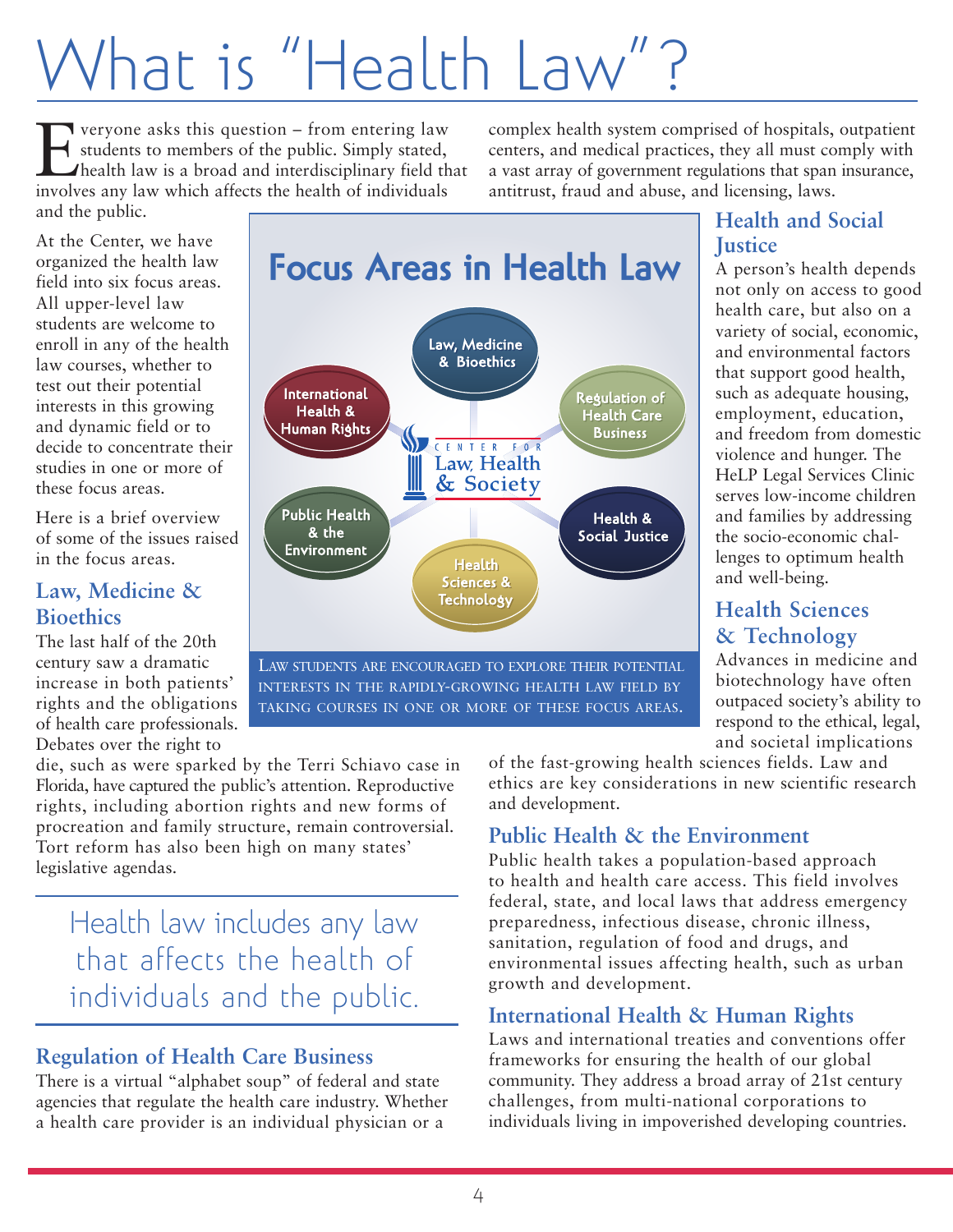## **Health Law Courses At the College of Law:**

#### **Law, Medicine & Bioethics**

- Bioethics and the Law
- Health Law: Liability
- Health Law Seminar
- Psychiatry & the Law

#### **Regulation of Health Care Business**

- Health Law: Regulation
- Food & Drug Law

#### **Health & Social Justice**

- Domestic Violence & the Law
- Health Legislation & Advocacy
- HeLP Legal Services Clinic
- Public Interest Law & Social Welfare

#### **Health Sciences & Technology**

- Biotechnology Law, Policy & Ethics
- Genetics & the Law

#### **Public Health & the Environment**

- HIV/AIDS & the Law
- Public Health Law
- Urban Environmental Law

#### **International Health & Human Rights**

- Human Rights & Children
- International & Comparative Health Law



## Speaker Conference continued from page 3

The committee developed a consensus draft of a revised advance directive form, which combined into a single document provisions similar in concept and legal operation to the two forms available under then-current law. The revised form was tested at a community forum for readability and user-friendliness. It was a goal of the committee to promote Georgia citizens' advance planning in health care decisions by making the new form easier to understand and use than the earlier forms.

After final input from the community and the roundtable participants on recommended language for the new advance directive form, working group co-Chair Nikola Djuric and Rep. Tumlin provided proposed conforming revisions to the existing Living Will and Durable Power of Attorney for Health Care statutes. The proposed revised statute and advance directive form were introduced as House Bill 24 (2007), which was passed by both the House and Senate with few amendments. The bill was signed into legislation by Governor Sonny Perdue, and it is effective as of July 1, 2007. Center Assistant Director Jerri Nims Rooker has been providing informational sessions on the new form and is available to do so for legal, health care, and community groups and associations.



Visit our updated Web site at **www.lawandhealth.org**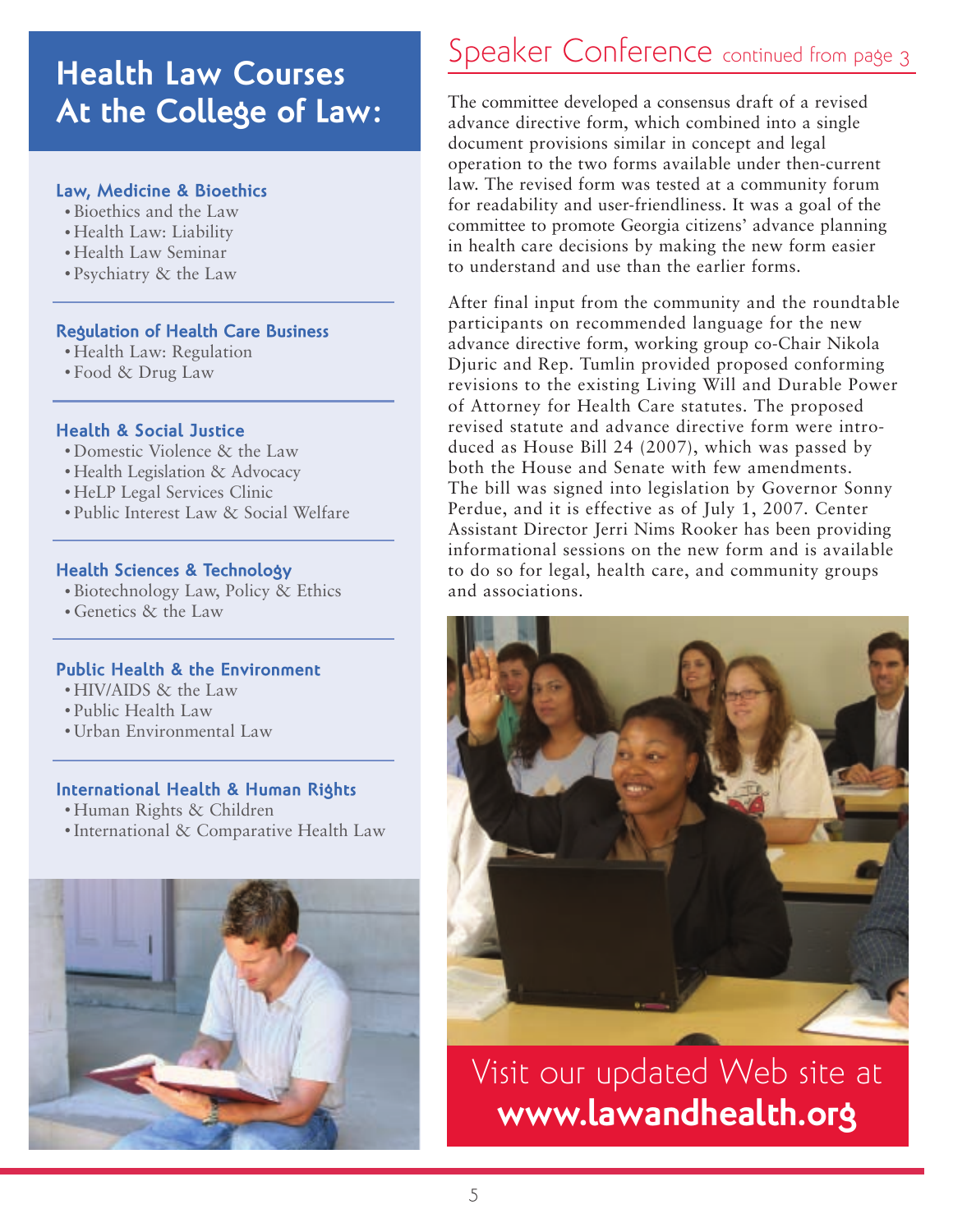NOW IN ITS THIRD YEAR OF OPERATION, THE HEALTH LAW PARTNERSHIP (HeLP) IS AN INNOVATIVE MEDICAL-LEGAL COLLABORATION WHICH SERVES LOW-INCOME CHILDREN AND THEIR FAMILIES BY ADDRESSING THE SOCIAL AND ECONOMIC CONDITIONS THAT CAN ADVERSELY IMPACT THEIR HEALTH AND WELL-BEING.

# **HeLP Legal Services Clinic**



HeLP has two fully-staffed free legal services offices on the hospital campuses of Children's at Egleston and Children's at Scottish Rite. The three HeLP partners (Georgia State College of Law, the Atlanta Legal Aid Society, and Children's Healthcare of Atlanta, Inc.) work collaboratively to ensure the on-going success and sustainability of this community partnership.

The newest expansion of HeLP is at the College of Law. The HeLP Legal Services Clinic opened its doors in time for Spring Semester 2007, allowing the first group of law students to enroll in this live-client clinic which takes referral cases from HeLP.

Law students enrolled in the Clinic are assigned a variety of client cases, which they work on in teams of two students. These cases present an array of issues, including FMLA benefits, SSI, child support, health insurance (private as well as government programs like Medicaid and PeachCare), income supports, and special education. The students also attend classes each week that address both substantive law and practice skills (such as interviewing, counseling, and negotiation). Their teams meet every week with their respective clinical faculty supervisors, Professors Lisa Bliss and Sylvia Caley.

During the ABA accreditation site survey that took place at the College of Law last Spring, the clinician faculty reviewer gave a highly favorable assessment of the new HeLP clinical program.

Strong HeLP supporters from across the legal, social work, and health professions in Atlanta, including Georgia and Atlanta legal services organizations, major law firms, Children's Healthcare of Atlanta, and Emory and Morehouse medical schools attended a festive Open House in March to celebrate the opening of the new HeLP Legal Services Clinic.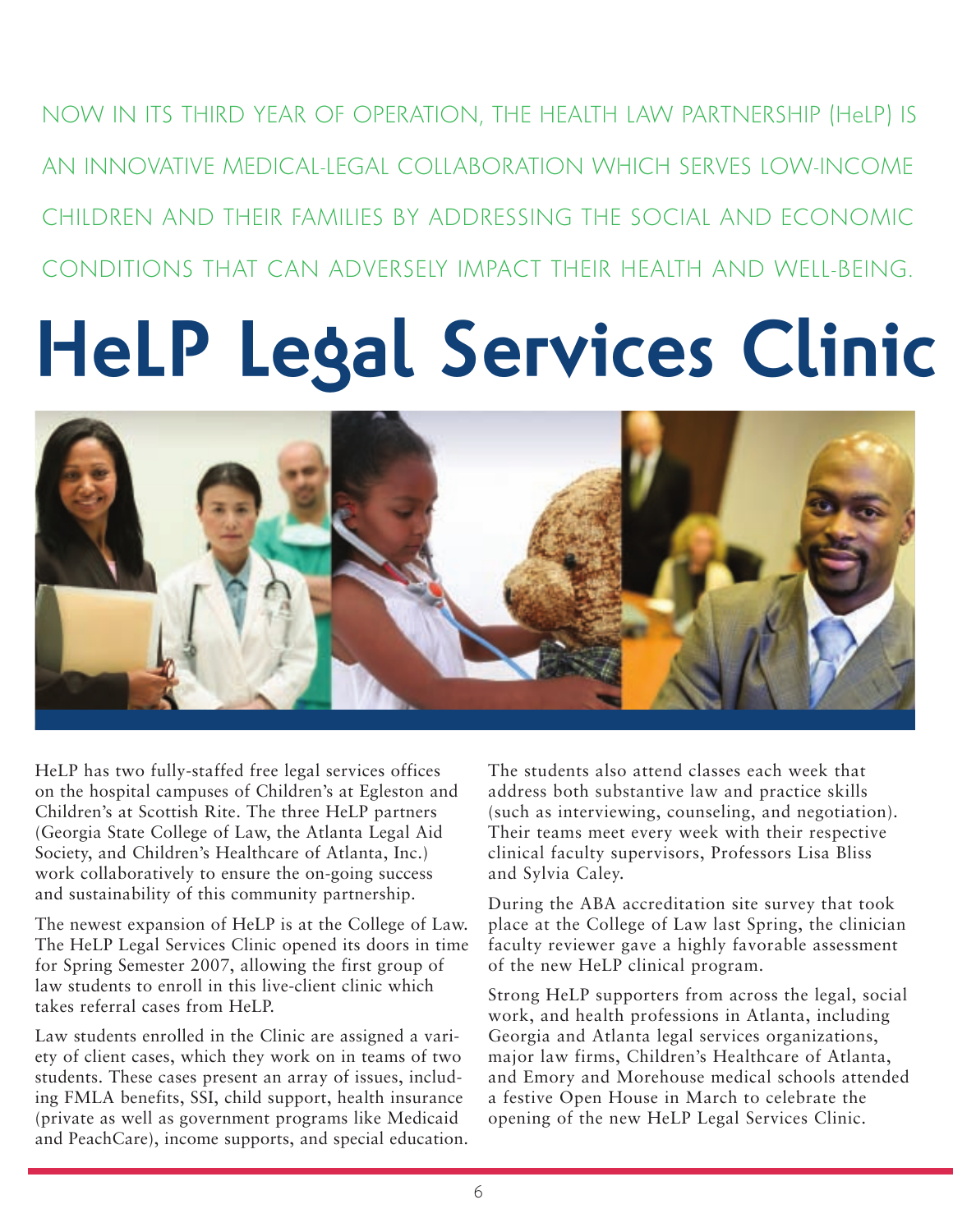## Generous Gift to Clinic

The HeLP Legal Services Clinic<br>gratefully received a very generous  $50%$  of original size original size original size original size original size or  $50%$ The HeLP Legal Services Clinic gift this year of \$25,000 from the Joey M. and Ramona L. Loudermilk Fund, which is a donor-advised fund at Community Foundation of Chattahoochee Valley. Mr. Loudermilk serves on the Board of Visitors at the College of Law.



# **Opens at College of Law**



ASSISTANT CLINICAL PROFESSOR SYLVIA CALEY, DIRECTOR OF HeLP



ASSISTANT CLINICAL PROFESSOR LISA BLISS

# HeLP Awarded Recognition



*FRONT ROW L TO R* - HELP PARTNERS: STEVE GOTTLIEB, EXECUTIVE DIRECTOR, ATLANTA LEGAL AID SOCIETY; CHARITY SCOTT, DIRECTOR, CENTER FOR LAW, HEALTH & SOCIETY; DALE HETZLER, VICE PRESIDENT AND GENERAL COUNSEL, CHILDREN'S HEALTHCARE OF ATLANTA, INC.; *BACK ROW L TO R* - (1) HELP STAFF ATTORNEYS: JOANN YOON AND TINA SARKAR; (2) ASSISTANT CLINICAL PROFESSORS SYLVIA CALEY AND LISA BLISS; (3) HELP ADVISORY COUNCIL MEMBERS: HEDY RUBINGER (CHAIR), ARNALL GOLDEN GREGORY; ARMANDO BASARRATE, PARKER HUDSON RAINIER & DOBBS; DAWN JONES, KING & SPALDING

Every year, the Atlanta Business Chronicle puts out a call for nominations for its "Health-Care Heroes" Awards. Last Spring HeLP was nominated and was a finalist in the Community Outreach category.

What is especially significant about being a finalist for this award is that it is predominantly health care professionals who oversee the award selection process. When doctors start viewing lawyers as "health care heroes," it is clear that we have made great strides in achieving one of HeLP's key interdisciplinary goals: to foster understanding, cooperation, and mutual respect among the professions.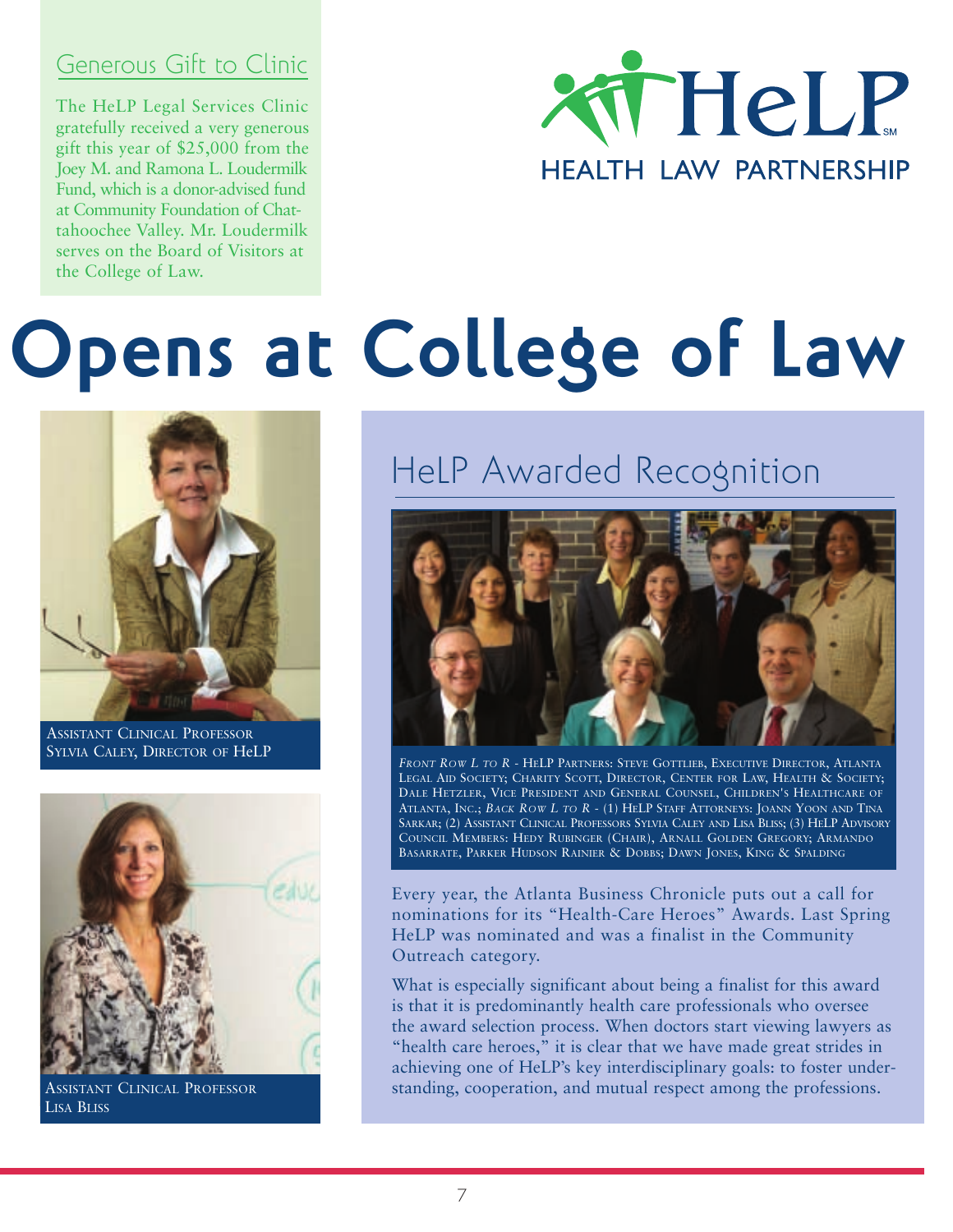# **Are you already a health lawyer** (and maybe didn't even realize it)?

WITH THE HEALTH CARE INDUSTRY EXPECTED TO REPRESENT NEARLY 20% OF THE GDP IN THE NEXT DECADE, IT'S NO WONDER HEALTH LAW IS ONE OF THE FASTEST-GROWING AREAS OF LAW PRACTICE.

Health lawyers work in a broad array of legal settings, including:

- **Corporate counsel** who advise for-profit and not-forprofit health care businesses
- **Corporate lawyers** who counsel employers on health-related matters, including benefits and health plans, related to their employees
- **Attorneys in private practice** who advise individuals and families on disability, workers compensation, special education, the welfare of children and the elderly, and other health-related issues
- **Legal aid and civil rights lawyers** who address the rights of economically disadvantaged and otherwise under-served members of the community and who promote their health and access to health care



- **Trial attorneys** involved in litigation related to insurance companies, health care enterprises, medical products manufacturers, or individuals' health or health care outcomes
- **Government attorneys who prosecute** criminal fraud and abuse and other health-related whitecollar crimes
- **Government attorneys representing administrative agencies** or charged with implementing major health legislation at the federal, state or local levels
- **Intellectual property lawyers** involved with the development of new health care technologies
- **Attorneys in private practice** who advise on the rights of patients and health care providers, including doctors and institutional providers
- **Legal advocates in non-profit organizations** who represent the health interests of particular segments of the population
- **Mediators** who facilitate the resolution of healthrelated disputes

In addition, many lawyers provide pro bono legal services that promote the health of their communities.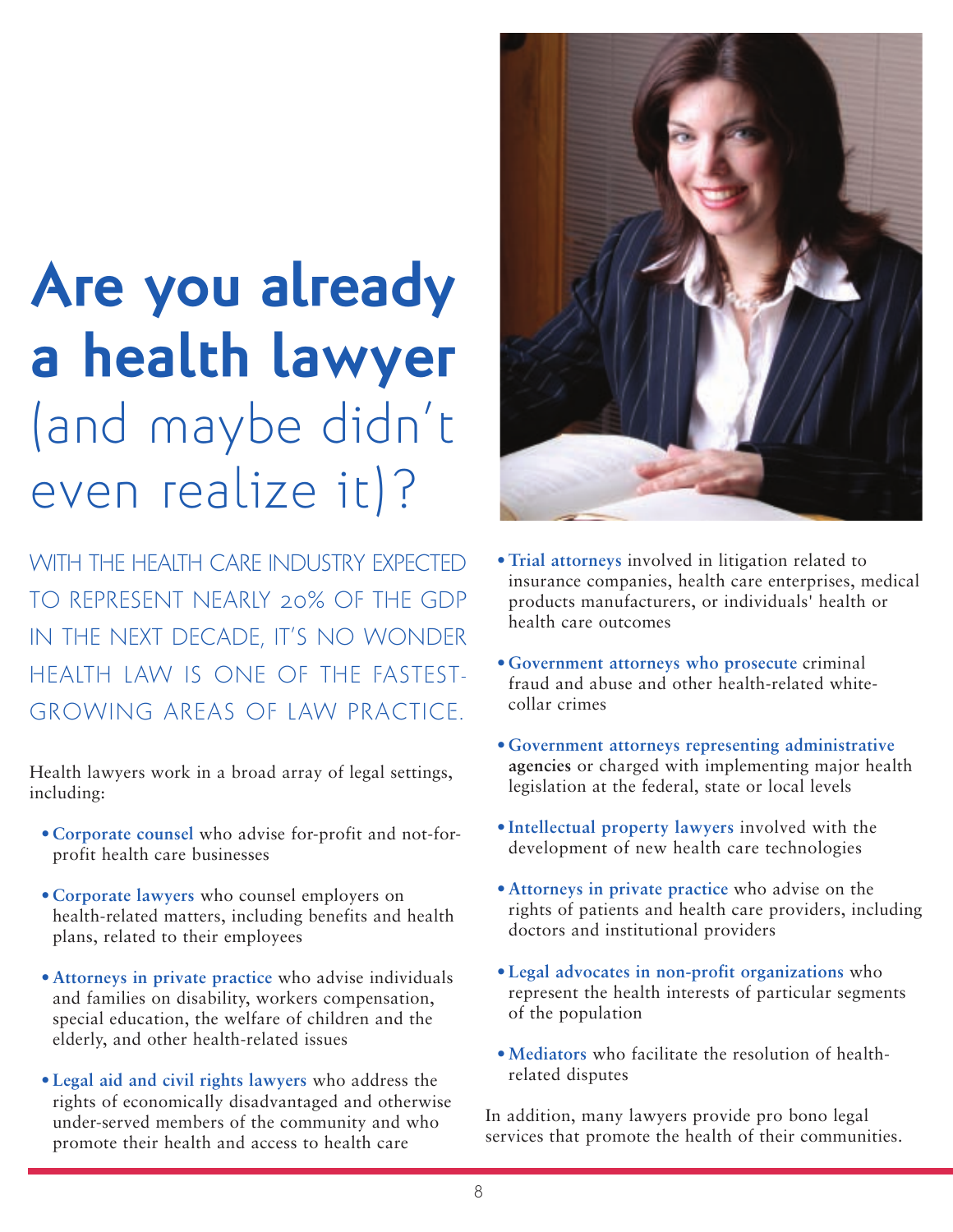# Eugenics Legislative Resolutions Passed

As an internationally recognized scholar and historian of the 20th century eugenics movement, Professor Paul Lombardo can recount in depth the now-disparaged 100-year history of state-sanctioned forced sterilizations of people who were deemed unfit to reproduce and the uses of eugenics as a tool of public health policy around the world.

As a talented lawyer and civil rights advocate, Professor Lombardo has garnered an impressive record of work in numerous states to obtain official government acknowledgement of – and regret over – those states' eugenics statutes that authorized the coerced sterilization of thousands of their citizens.

Professor Lombardo joined the College of Law faculty in 2006, and turned his attention to eugenics legislation in Indiana (the first state to enact such laws in 1907) and

in Georgia (which enacted a Depression-era eugenics law in 1937). He drafted state resolutions denouncing these eugenic laws, which were introduced in the Georgia and Indiana legislatures. Successfully passed, these resolutions were Georgia Senate Resolution 247 (2007) and Indiana Senate Concurrent Resolution 91 (2007).

Professor Lombardo also led a successful campaign to erect an historical marker in Indiana commemorating the Centennial of the first U.S. sterilization law. The resolutions and marker were part of a three-day long commemoration in Indianapolis that included an Indiana Supreme Court continuing education program, a State library exhibit on eugenics, and a day-long symposium at the State Capitol. Several of these and related events were funded through an N.I.H. grant in which Professor Lombardo is participating.





## Professor Lombardo is one of the most

media-prominent faculty members at the College of Law. The print and news media contact Professor Lombardo several times every month for accurate background information and his respected opinion on contemporary issues in bioethics and health law and for his historical expertise on the eugenics movement.

Since joining the faculty in 2006, Professor Lombardo helped to introduce a legislative resolution in the Georgia Senate to acknowledge the history of, and to express profound regret for, Georgia's eugenic activities that resulted in the involuntary sterilization of over 3,000 Georgians.

He also worked extensively with the U.S. Holocaust Museum and the Centers for Disease Control and Prevention to bring a special exhibit on the history of American eugenics and its relationship to the Nazi Holocaust to Atlanta. This exhibit, "Deadly Medicine: Creating the Master Race," was on display at the CDC this past spring and summer.

Professor Lombardo also served as an historical consultant in the production of The Golden Door, a feature film which highlights the eugenic screening of immigrants at Ellis Island. The film was presented by Martin Scorsese/Miramax and was released in the United States during this past summer.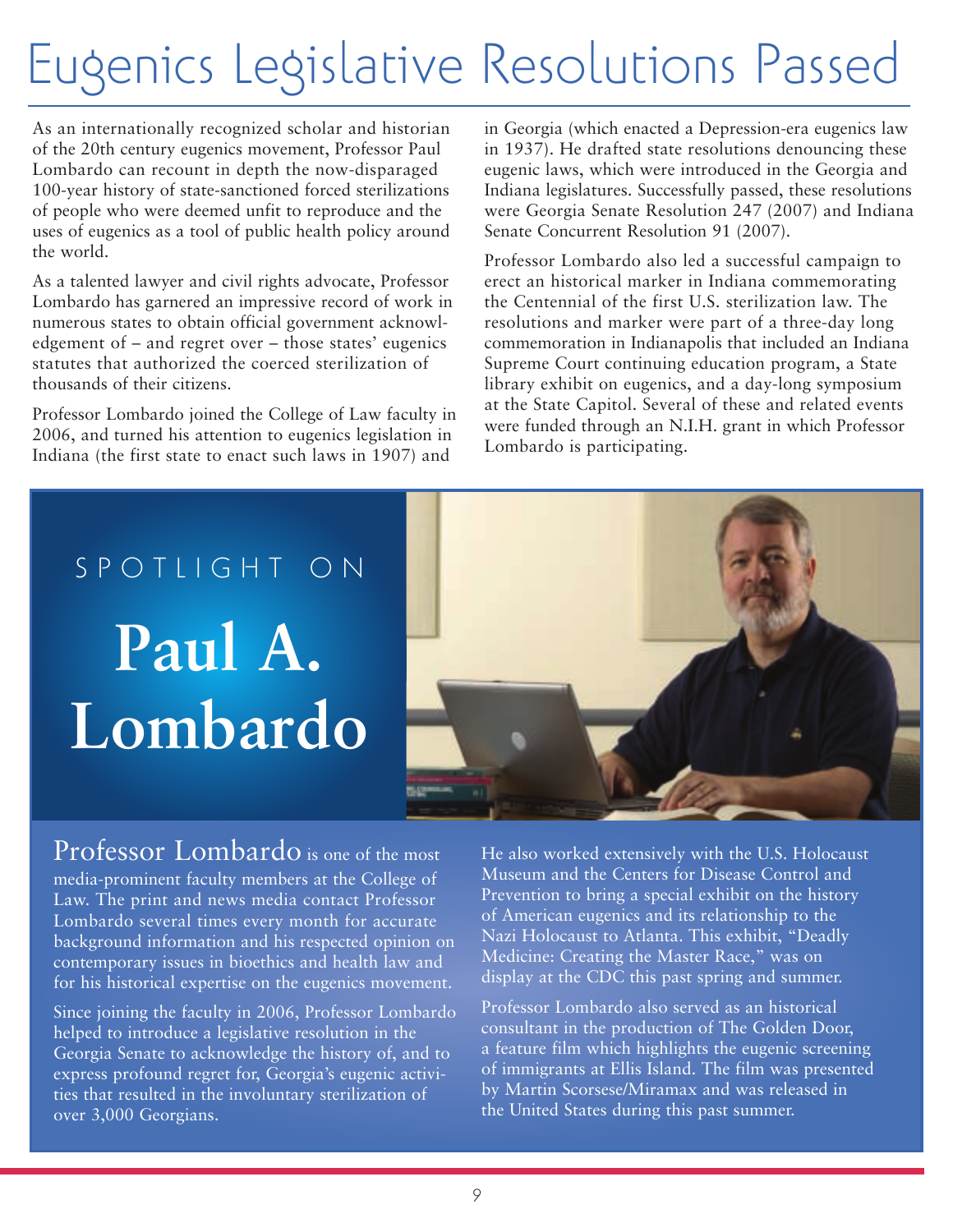

LEFT TO RIGHT, COLLEGE OF LAW GRADUATES: MR. JAMES RICHARD WESTBURY JR. ('94), DR. VICTORIA L. GREEN ('00), AND MS. VICTORIA DAVIS LOCKARD ('97).

## Join Our Network

Do you have be in the "health law" field (or know and love someone who is) in order to be a part of our growing network and get updates about our events?

Of course not – anyone may join. It is likely that, one way or another, you already are in fact in or affected by the health law field. (See story on page 8.) We offer opportunities for both Georgia State Law graduates and other interested members of our community. It's free to be a subscriber – we look forward to serving you.

# Join GHLN

Any College of Law graduate may join the Graduate Health Law Network (GHLN). Our graduates participate in a variety of activities, including networking social gatherings, continuing legal education programs, and the Center's Mentor Program, which pairs graduates with current law students with an interest in the health law field. Just go to www.lawandhealth.org and click on 'Students and Alumni' and then 'Graduate Network' to join.

# Become a Friend of the Center

Any member of the public may become a Friend of the Center. Simply go to www.lawandhealth.org and click on 'Contact Us' and then 'Join Our Network' for on-line information about how to join. It is free to receive our newsletter and updates about our events and activities.

*Working with the law . . .*

*To promote society's health*

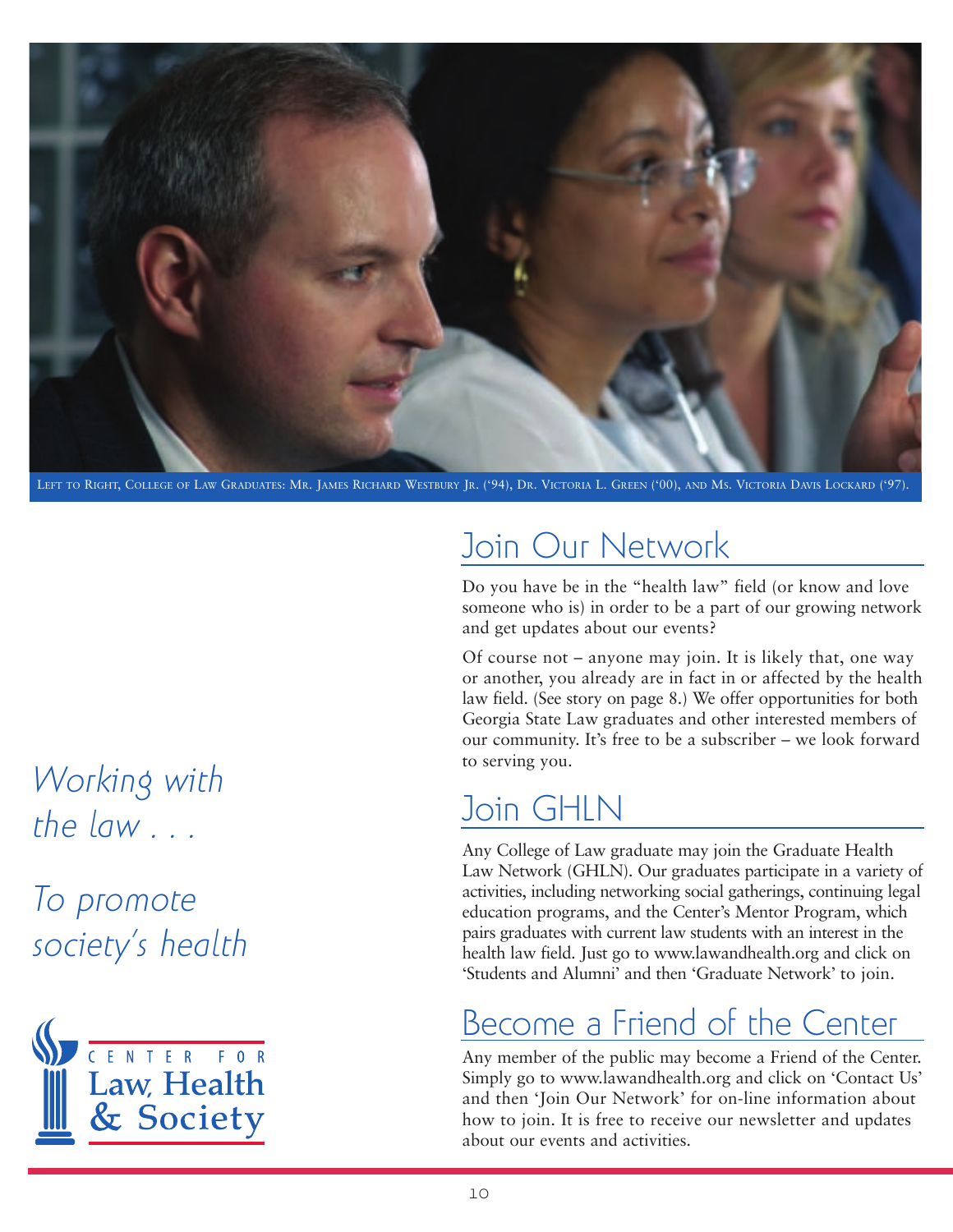



#### **Join Our Network**

The mission of the Center for Law, Health & Society is to advance the key role that law plays in promoting society's health. The health law field encompasses many diverse areas where law affects the health of individuals and the public, such as bioethics and law, corporate law, social welfare law, environmental law, public health law, biotechnology and law, tort law, family and elder law, administrative law, and intellectual property law. Please complete and return this form if you would like to receive free updates on our activities and events through our newsletter, e-alerts, and mailings. You may also sign-up online at www.lawandhealth.org. Please indicate which of our two networks you would like to join:

❑ Graduate Health Law Network (GHLN), a network of Georgia State University College of Law graduates with an interest in the health law field, or ❑ Friends of the Center, a network of community members from the legal, health care, nonprofit, and academic communities interested in health law issues.

#### **Contact Information** (please print)

|                  |                                                                                                                | Graduation Year (GHLN) ________________ |
|------------------|----------------------------------------------------------------------------------------------------------------|-----------------------------------------|
|                  |                                                                                                                |                                         |
| <b>WORK</b>      |                                                                                                                |                                         |
|                  |                                                                                                                |                                         |
|                  |                                                                                                                |                                         |
|                  | State                                                                                                          | Zip                                     |
|                  | Email                                                                                                          |                                         |
| <b>HOME</b>      |                                                                                                                |                                         |
| <b>Address</b>   |                                                                                                                |                                         |
| <b>City City</b> | State and the state of the state of the state of the state of the state of the state of the state of the state | Zip                                     |
|                  | Email                                                                                                          |                                         |

 $\_$  , and the set of the set of the set of the set of the set of the set of the set of the set of the set of the set of the set of the set of the set of the set of the set of the set of the set of the set of the set of th

 $\_$  ,  $\_$  ,  $\_$  ,  $\_$  ,  $\_$  ,  $\_$  ,  $\_$  ,  $\_$  ,  $\_$  ,  $\_$  ,  $\_$  ,  $\_$  ,  $\_$  ,  $\_$  ,  $\_$  ,  $\_$  ,  $\_$  ,  $\_$  ,  $\_$  ,  $\_$  ,  $\_$  ,  $\_$  ,  $\_$  ,  $\_$  ,  $\_$  ,  $\_$  ,  $\_$  ,  $\_$  ,  $\_$  ,  $\_$  ,  $\_$  ,  $\_$  ,  $\_$  ,  $\_$  ,  $\_$  ,  $\_$  ,  $\_$  ,

\*\*\*\*\*\*\*\*\*\*\*\*\*\*\*\*\*\*\*\*\*\*\*\*\*\*\*\*\*\*\*\*\*\*\*\*\*\*\*\*\*\*\*\*\*\*\*\*\*\*\*\*\*\*\*\*\*\*\* GRADUATE HEALTH LAW NETWORK \*\*\*\*\*\*\*\*\*\*\*\*\*\*\*\*\*\*\*\*\*\*\*\*\*\*\*\*\*\*\*\*\*\*\*\*\*\*\*\*\*\*\*\*\*\*\*\*\*\*\*\*\*\*\*\*\*\*\*

#### **Involvement Preferences - All registrants**

Please contact me about getting involved in the following activities (please check all that apply):

❑ I am interested in helping to organize or speak at a professional conference or seminar on:

❑ I am interested in helping to organize or speak at a lunch-time presentation to students on:

#### MENTOR PROGRAM

❑ I agree to be a mentor for a law student member of the Student Health Law Association

#### **COMMITTEES**

- ❑ GHLN Leadership: assist in a leadership position
- ❑ Development and Networking: work on fundraising, member recruitment, social gatherings, media opportunities
- ❑ Student Mentoring: coordinate mentor program, coach health law Moot Court team, help with student programs
- ❑ Government Liaison: plan nonpartisan roundtables for legislators
- ❑ Educational Programs: co-sponsor and/or organize CLE conferences, seminars, student lunch-time presentations

Please return form to Jerri Nims Rooker, Assistant Director of the Center for Law, Health & Society GSU College of Law, P.O. Box 4037, Atlanta, GA 30302-4037 • F: 404.413.9225 • P: 404.413.9088 • E: jnimsrooker@gsu.edu